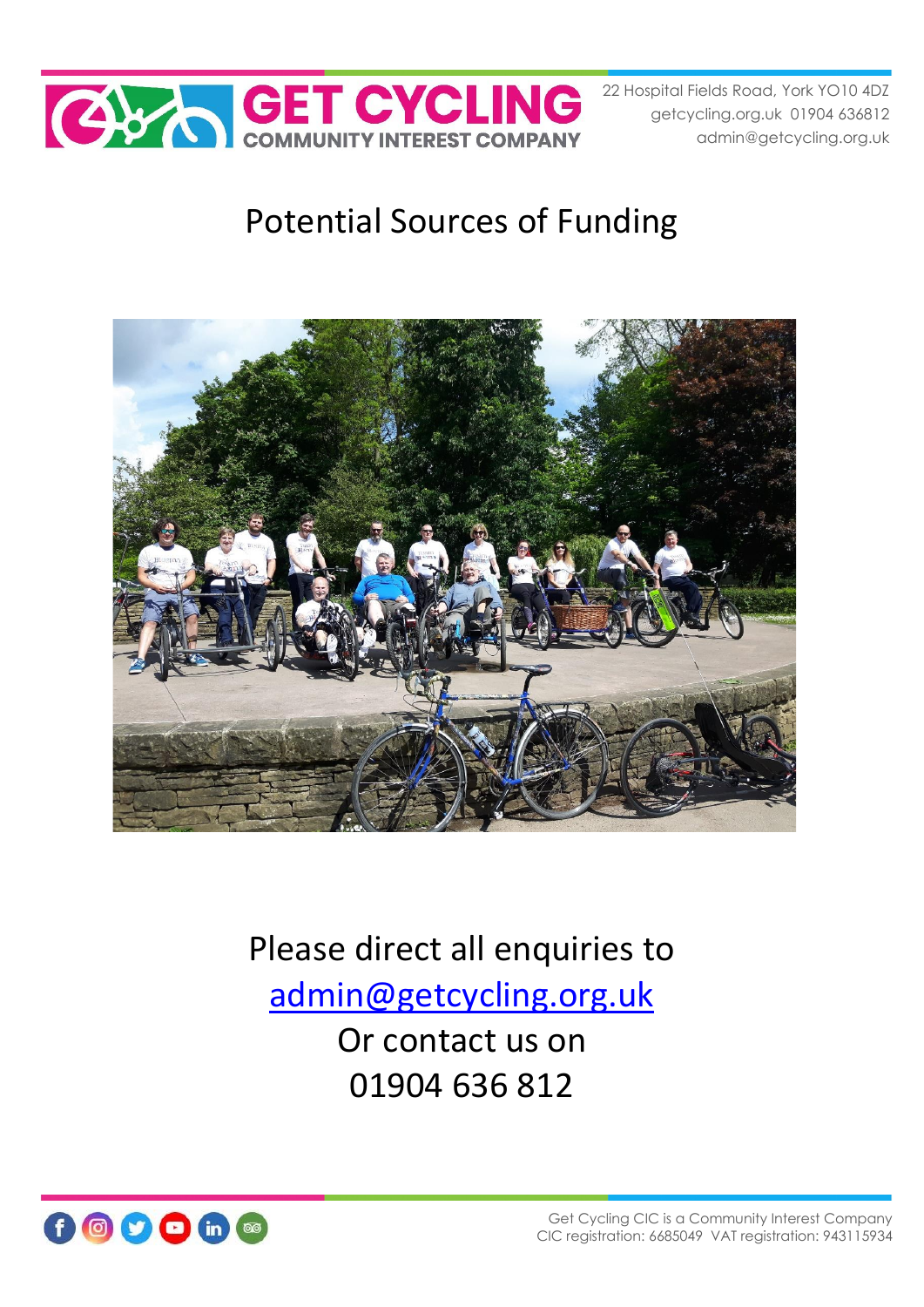

### **About Funding**

Many UK charities or trusts provide grants for people with disabilities, each with their own criteria for providing funds.

Your eligibility for a grant depends on your own personal circumstances and the eligibility criteria for the funding.

### **How To Apply**

Most UK charities will have an application form which you can obtain either by contacting the charity direct or downloading from their website. Some prefer a personal letter explaining why you are applying for funding – and quantififying what help you're seeking from them.

Charities may ask for a report or recommendation from a professional involved with the disabled person to support the grant application. This may be a health professional, social worker, family support worker, Occupational Therapist or, in the case of children, their head teacher. The named professional may be asked to include their report on your application form or if you are asked to supply their contact details they will be contacted directly by the charity.

You will also need to pair this with an official quote from a potential supplier.

All aplications forms will ask for contact details, information about the applicant's disability, what they need and why they need it. Some may also ask for financial information – This is to ensure the money they give goes to those in most need. If you are able to contribute towards an item or project, say so in your application with details of how much you are able to pay and whether you have fundraised to achieve this amount. A charity may only be able to contribute towards part of your costs and may ask if you have contacted other charities. Charities will sometimes communicate with each other and agree to joint funding.

Once you have made your application don't expect an instant reply! Some charities only meet to allocate funds two or three times a year. Other charities may also have long waiting lists.

Below is a list of charities that have funded in the past year, please also bare in mind local authorities, schools, solicitors, local radio as these all could potentially raise funds.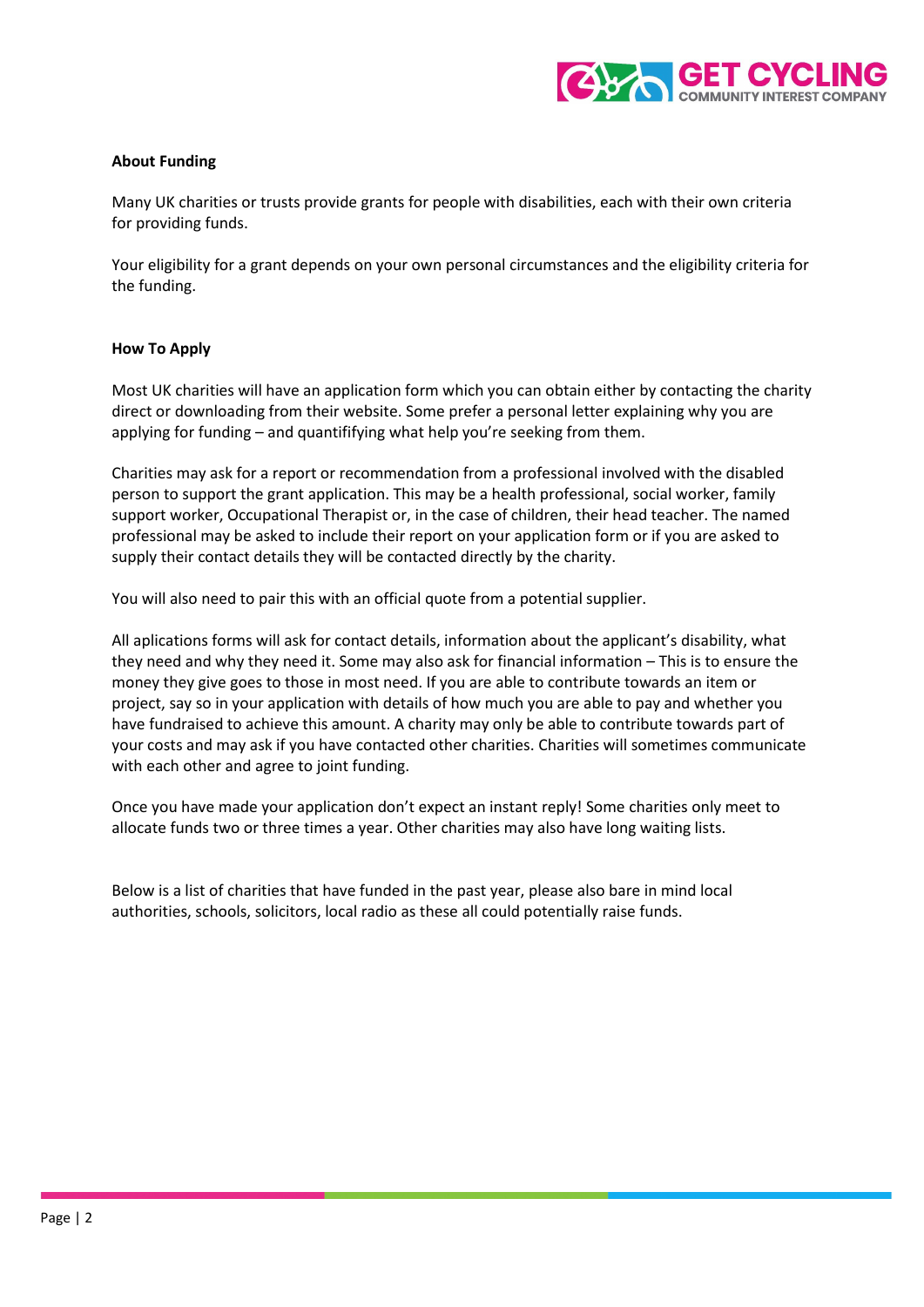

## **For Children** \_\_\_\_\_\_\_\_\_\_\_\_\_\_\_\_\_\_\_\_\_\_\_\_\_\_\_\_\_\_\_

|                          | <b>PhysCap</b> $-$ Big help for little people                                                |                                |
|--------------------------|----------------------------------------------------------------------------------------------|--------------------------------|
| www.physcap.org          | enquiries@physcap.org                                                                        | 0845 051 9156                  |
| www.childrentoday.org.uk | Children Today - changing lives (Grants upto the age of 25)<br>info@childrentoday.org.uk     | 01244 335 622                  |
|                          |                                                                                              |                                |
|                          | Family Fund - Helping Disabled Children (Grants upto the age of 18)                          |                                |
| www.familyfund.org.uk    | info@familyfund.org.uk                                                                       | 01904 550 055                  |
|                          | Grants given to residents in England, Scotland, Wales & Northern Ireland                     |                                |
|                          |                                                                                              |                                |
|                          | The Boparan Charitable Trust - Transforming Lives                                            |                                |
|                          | www.theboparancharitabletrust.comapplication@boparan.com                                     |                                |
|                          | Whizz Kidz - move a life forward                                                             |                                |
| www.whizz-kidz.org.uk    | info@whizz-kidz.org.uk                                                                       |                                |
|                          | Make-a-Wish Foundation - Together, we create life changing wishes for children with critical |                                |
|                          | illnesses (Grants for ages 3 to 17)                                                          | 0121 214 9364<br>020 7233 6600 |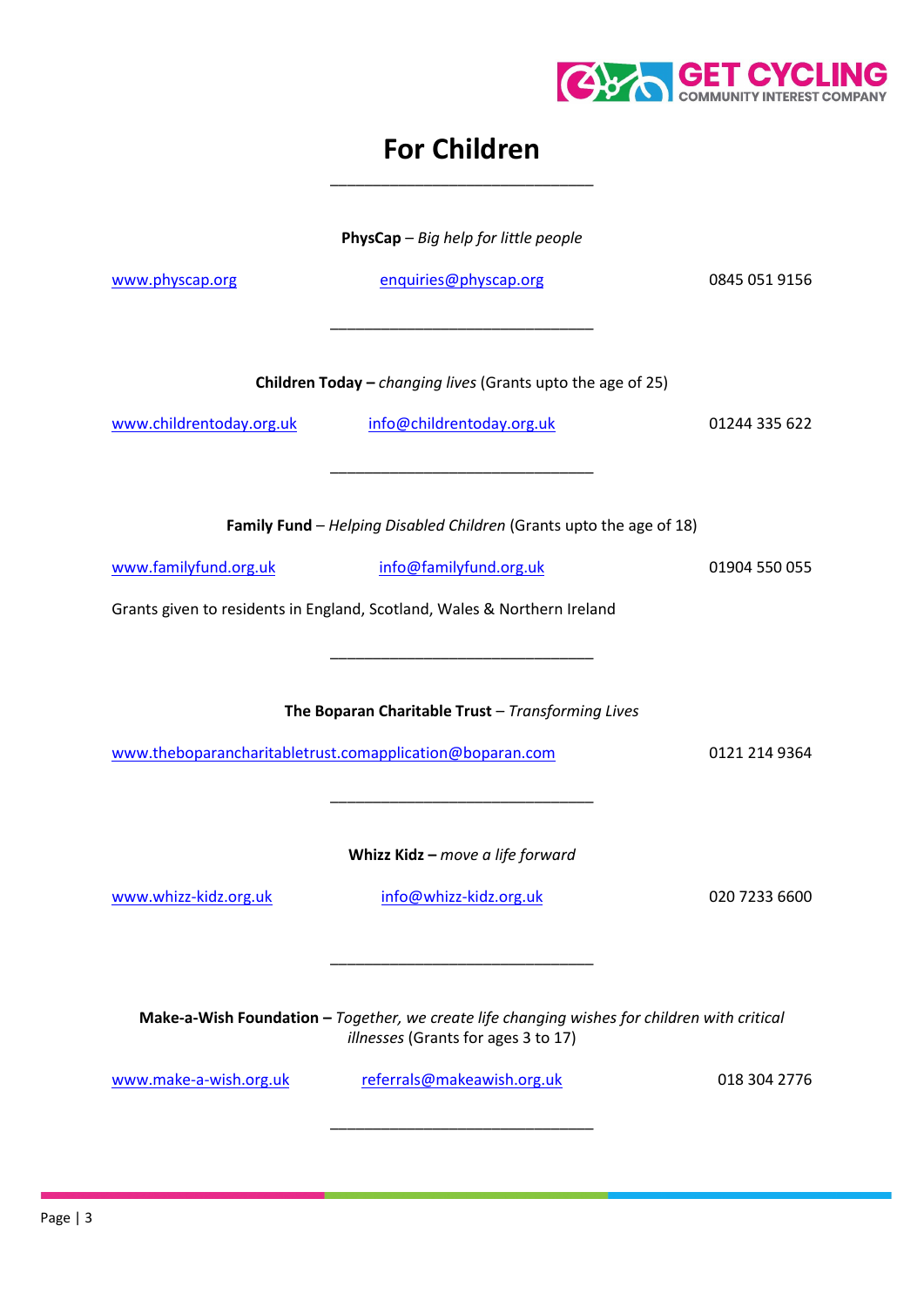

### **Action For Children –** *We make life better for children* (Grants for ages 0-20)

|                                                                | www.actionforchildren.org.uk ask.us@actionforchildren.org.uk             | 01923 361 500 |
|----------------------------------------------------------------|--------------------------------------------------------------------------|---------------|
| AFC - Scotland<br><b>AFC - Wales</b><br>AFC - Northern Ireland | 0141 550 9010<br>02920 222 127<br>02890 460 500                          |               |
|                                                                | Caudwell Children - Whatever it takes                                    |               |
| www.caudwellchildren.com                                       | charity@caudwellchildren.com                                             | 0345 300 1348 |
|                                                                | Lifeline 4 Kids - Supporting children and young adults for over 50 years |               |
| www.lifeline4kids.org                                          | appeals@lifeline4kids.org                                                | 020 8459 8826 |
|                                                                | Rays of Sunshine - Granting magical wishes (Grants for ages 3-18)        |               |
| www.raysofsunshine.org.uk                                      | info@raysofsunshine.org.uk                                               | 020 8782 1171 |
|                                                                | Dreams Come True (Grants for ages 2-21                                   |               |
|                                                                | www.dreamscometrue.uk.com info@dreamscometrue.uk.com                     | 01428 726 330 |
|                                                                | Children's Hope Foundation - Help for Children with Special Needs        |               |
|                                                                | www.childrenshopefoundation.org.uk info@childrenshopefoundation.org.uk   | 0207 700 6855 |

\_\_\_\_\_\_\_\_\_\_\_\_\_\_\_\_\_\_\_\_\_\_\_\_\_\_\_\_\_\_\_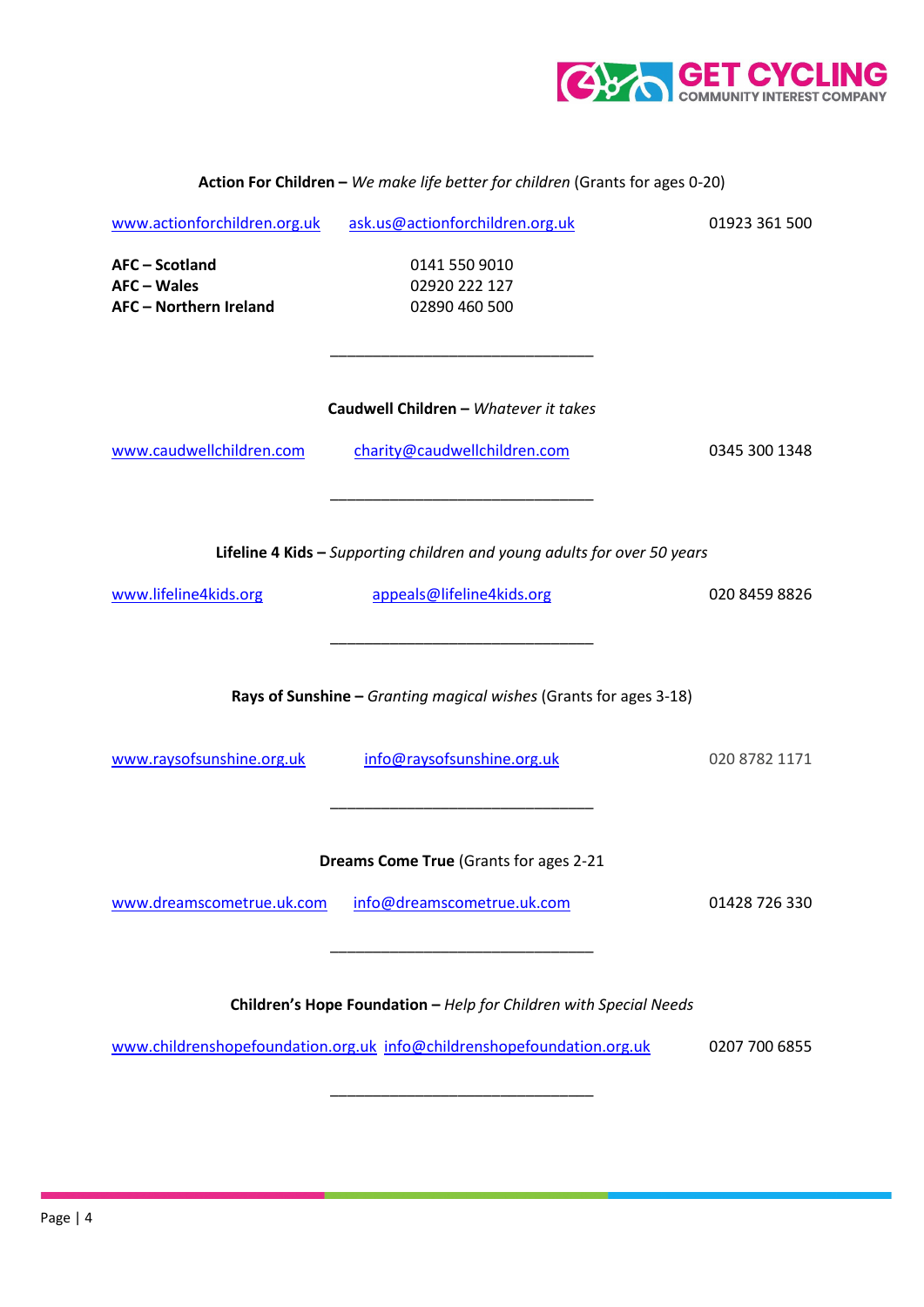

**The Elifar Foundation –** *Every life is for a reason*

[www.elifarfoundation.org.uk](http://www.elifarfoundation.org.uk/) [enquiries@elifarfoundation.org.uk](mailto:enquiries@elifarfoundation.org.uk)

**My AFK** (Grants up to the age of 25)

\_\_\_\_\_\_\_\_\_\_\_\_\_\_\_\_\_\_\_\_\_\_\_\_\_\_\_\_\_\_\_

[www.myafk.org](http://www.myafk.org/) [info@my-afk.org](mailto:info@my-afk.org) info@my-afk.org 020 8347 8111

\_\_\_\_\_\_\_\_\_\_\_\_\_\_\_\_\_\_\_\_\_\_\_\_\_\_\_\_\_\_\_

**Smile For Life –** *Children's Charity*

[www.smileforlife.org.uk](http://www.smileforlife.org.uk/) [info@smileforlife.org.uk](mailto:info@smileforlife.org.uk) 0191 284 4166

\_\_\_\_\_\_\_\_\_\_\_\_\_\_\_\_\_\_\_\_\_\_\_\_\_\_\_\_\_\_\_

**Roald Dahl –** *Marvellous Childrens Charity*

[www.roalddahl.com/charity](http://www.roalddahl.com/charity) 01494 890 465

**Keane's Stars –** *Neurofibramatosis Charity* (Scotland Only)

\_\_\_\_\_\_\_\_\_\_\_\_\_\_\_\_\_\_\_\_\_\_\_\_\_\_\_\_\_\_\_

[www.keanesstars.co.uk](http://www.keanesstars.co.uk/) [info@keanesstars.co.uk](mailto:info@keanesstars.co.uk)

\_\_\_\_\_\_\_\_\_\_\_\_\_\_\_\_\_\_\_\_\_\_\_\_\_\_\_\_\_\_\_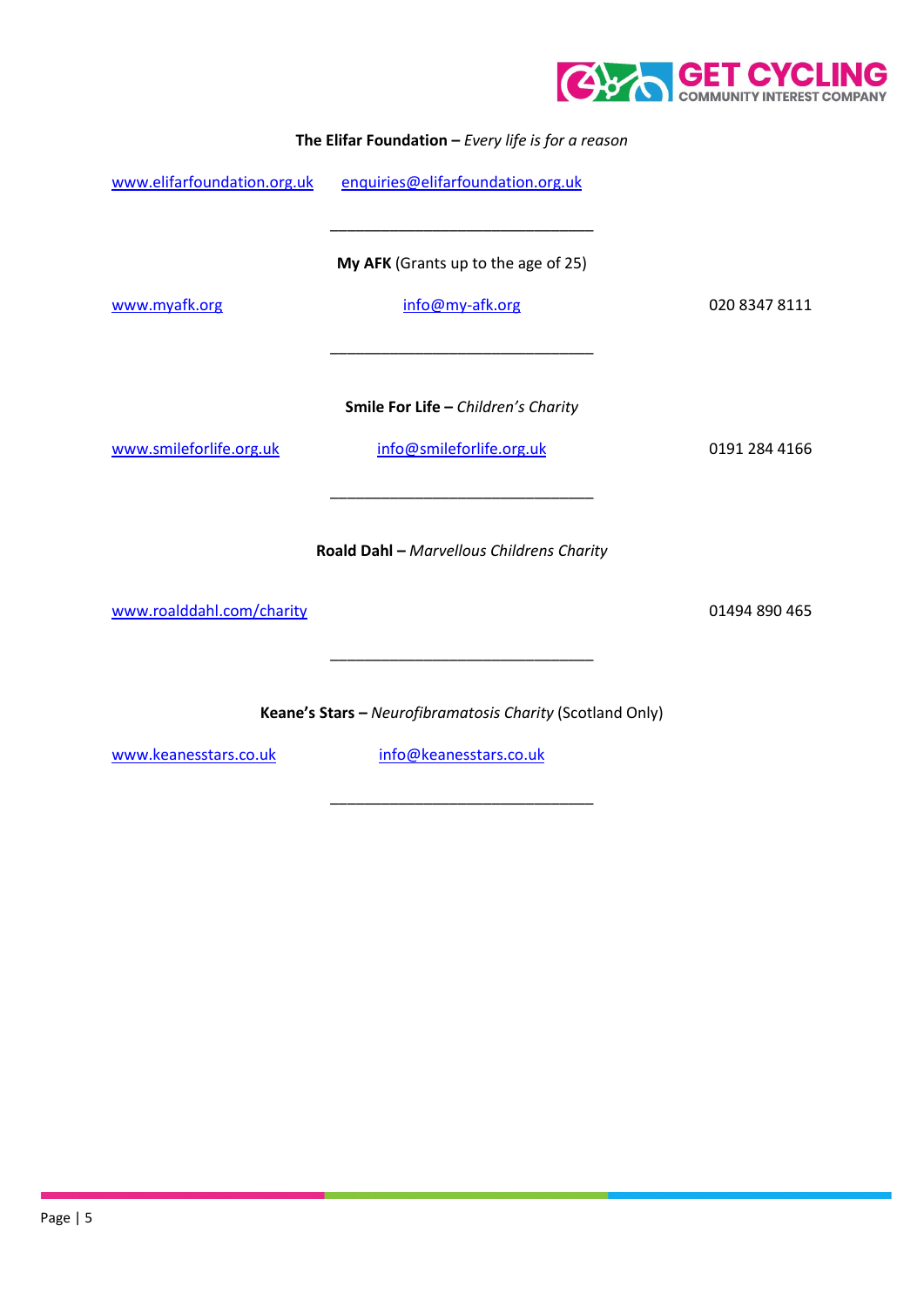

### **For All Ages**

**Crowd Funding** offers an exciting modern take on fund seeking. These specialist websites allow a 'project' to be supported through lots of small contributions from many people rather than one big sum from one funder. Each website has its own flavour, some are intended to help entrepreneurs bring new products to the market, others more suitable for funding a purchase of a specialist piece of equipment. Do some research before deciding which is the most appropriate for your needs. Once you have your crowd funding page up and live you can link to it from your social media and then invite family and friends to share it to get it out there and onto the screens of as many potential supporters as possible. Attracting media attention to your cause is another great way of getting it out there, if you're planning a sponsored bike ride or swim in a bath of beans you can invite your local print, radio and TV news along, they're always on the hunt for a fun story and a worthy cause.

**Just Giving** – [www.justgiving.com](http://www.justgiving.com/)

**Go Fund Me –** [www.gofundme.com](http://www.gofundme.com/)

**Crowdfunder –** [www.crowdfunder.co.uk](http://www.crowdfunder.co.uk/)

**Disability Grants -** [www.disability-grants.org](http://www.disability-grants.org/)

**The League of the Helping Hand –** *Life + Help = Hope*

[www.lhh.org.uk](http://www.lhh.org.uk/) [secretary@lhh.org.uk](mailto:secretary@lhh.org.uk) 01444 236 099

**Margaret's Fund –** *The fund for women with ill health*

\_\_\_\_\_\_\_\_\_\_\_\_\_\_\_\_\_\_\_\_\_\_\_\_\_\_\_\_\_\_\_

[www.margaretsfund.org](http://www.margaretsfund.org/) [support@margaretsfund.org](mailto:support@margaretsfund.org)

**DTD Charity –** *Tishie Yong Foundation*

\_\_\_\_\_\_\_\_\_\_\_\_\_\_\_\_\_\_\_\_\_\_\_\_\_\_\_\_\_\_\_

[www.dtdcharity.com](http://www.dtdcharity.com/) [zoe@dtdcharity.com](mailto:zoe@dtdcharity.com)

\_\_\_\_\_\_\_\_\_\_\_\_\_\_\_\_\_\_\_\_\_\_\_\_\_\_\_\_\_\_\_

Please also search for your disabiltiy or condition as there are many other charities that may help towards funding.